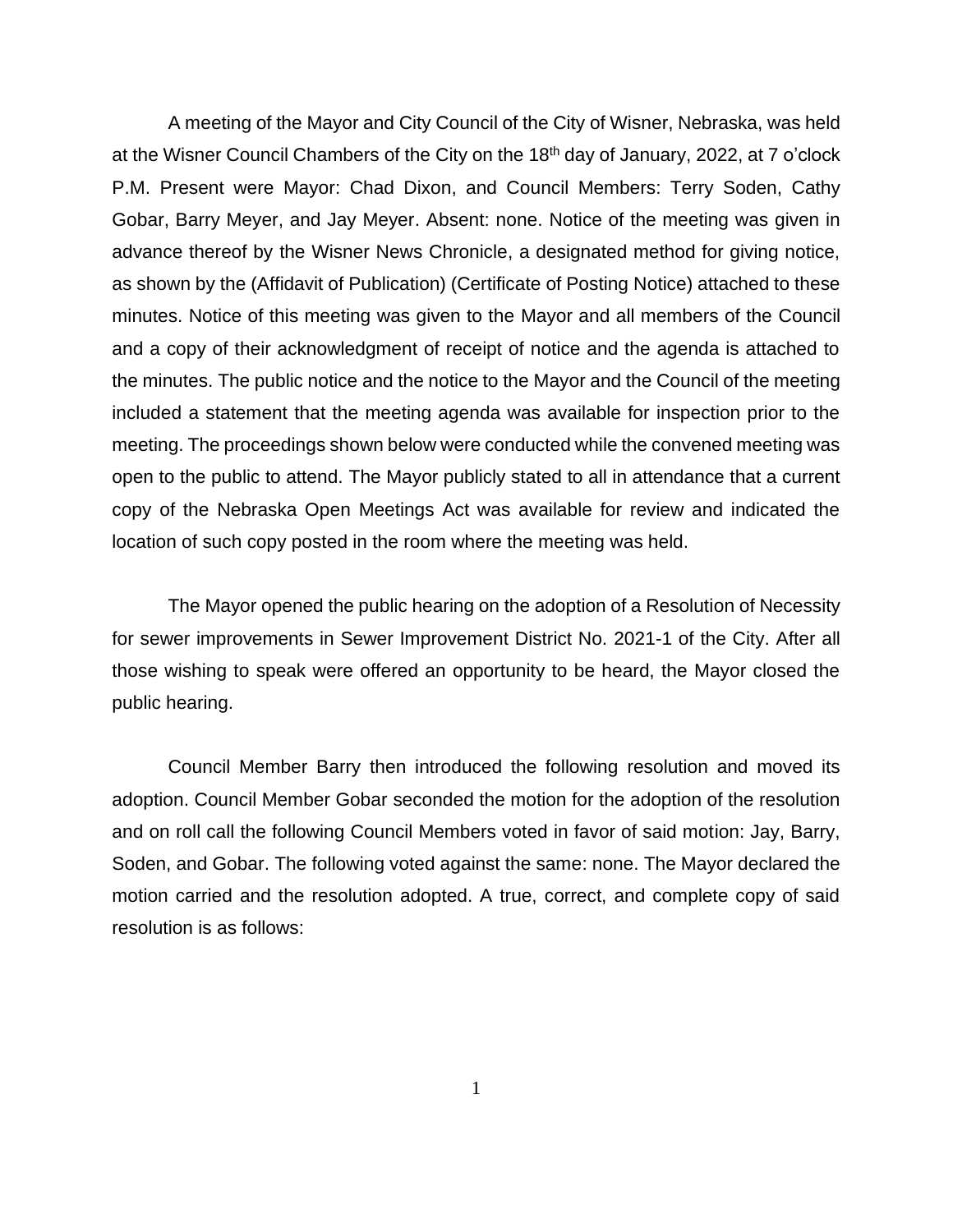## **RESOLUTION OF NECESSITY**

BE IT RESOLVED BY THE MAYOR AND CITY COUNCIL OF THE CITY OF WISNER, NEBRASKA:

Section 1. The Mayor and Council hereby find and determine that, under the provisions of Section 17-913, R.R.S. Nebraska 2012, upon determination by the Council deeming it advisable or necessary to build, reconstruct, purchase, or otherwise acquire a sewer system in whole or in part inside or outside such City, the City shall declare the advisability in a proposed resolution.

Section 2. The Mayor and Council further find and determine that it is necessary and advisable to construct certain addition and improvements to the City's sanitary and storm sewer system consisting of the following: Sewer Improvement District No. 2021-1.

Section 3. That for the purpose of construction of the proposed improvements, there is hereby created in the City a sewer district to be known and designated as Sewer Improvement District No. 2021-1, which district shall include all of the following property located in the City of Wisner: **That portion of the North Half of the Northeast Quarter of Section 2, Township 12 North, Range 4 East of the 6th P.M., Cuming County, Nebraska which has or will be platted to be described as Lots 5 through 21 and Lots 32 through 43, Grandview Estates, an addition to the City of Wisner, Cuming County, Nebraska.** The outer boundaries of the district are the outer boundaries of the above-described property.

Section 4. A description of the project is as follows: construction and installation within Sewer Improvement District No. 2021-1 of approximately 2,879 feet of 8-inch sanitary sewer pipe for residential purposes, 300 feet of 24-inch storm sewer pipe for residential purposes, 4,660 feet of 8-inch sanitary sewer pipe for commercial purposes, and 300 feet of 24-inch storm sewer pipe for commercial purposes, together with sewer inlets and manholes and related grading and removals and replacements.

Section 5. Reference is hereby made to the plans and specifications for said project which have been prepared by the engineer for the City, which, together with said Engineer's estimate of total cost for said project have been filed with the City Clerk prior to the proposing of this Resolution. The Engineer's estimate of total cost for the project is **\$1,050,000.00**.

Section 6. It is hereby found and determined that the improvements described herein constitute improvements which will be of general benefit to the public and may be paid in whole or in part in connection with development of the District and/or tax increment financing, such that no portion of the cost of the project will be specially assessed against the parcels included in said District. To pay the cost of the improvements herein provided for, the Mayor and Council will, after such improvements have been completed and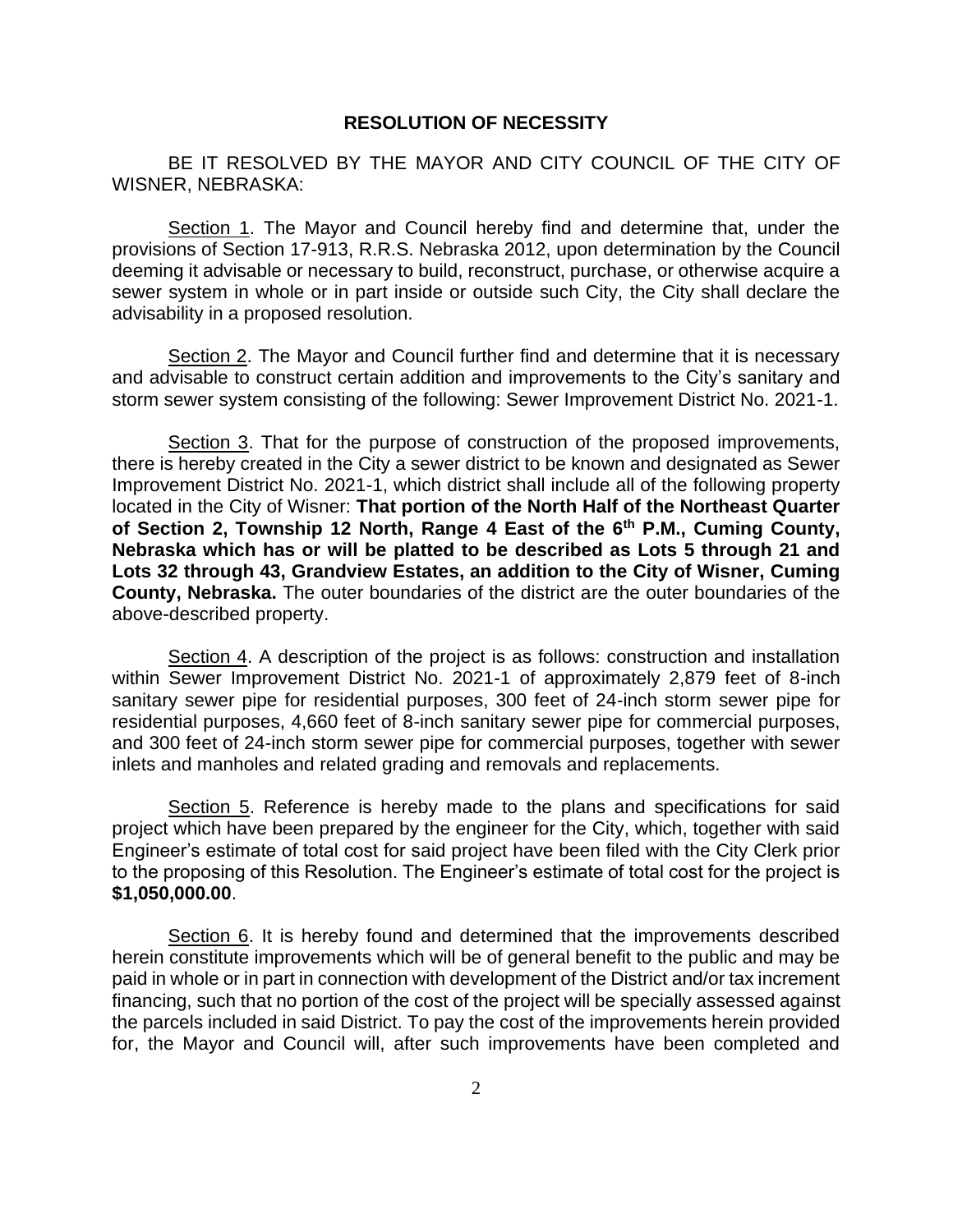accepted by the City and to the extent such costs are not paid from funds on hand or other sources, cause to be issued General Obligation Sewer Bonds or other bonds of the City.

PASSED AND APPROVED this  $7<sup>th</sup>$  day of February, 2022.

ATTEST: Mayor

\_\_\_\_\_\_\_\_\_\_\_\_\_\_\_\_\_\_\_\_\_\_\_\_\_\_\_\_\_\_\_\_

\_\_\_\_\_\_\_\_\_\_\_\_\_\_\_\_\_\_\_\_\_\_\_\_\_\_\_\_\_\_\_\_\_ City Clerk

(S E A L)

4888-1129-7285, v. 1